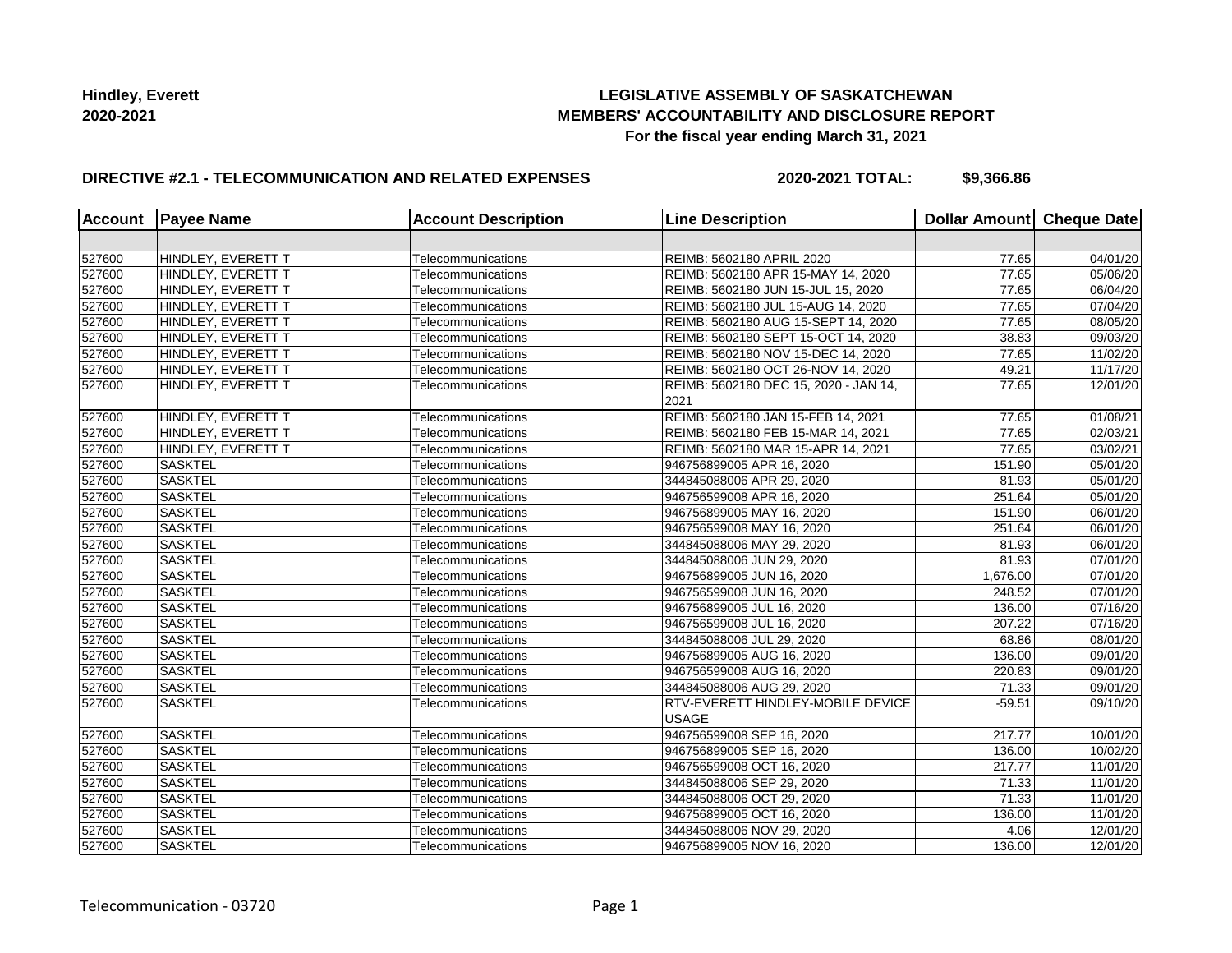# **LEGISLATIVE ASSEMBLY OF SASKATCHEWAN MEMBERS' ACCOUNTABILITY AND DISCLOSURE REPORT For the fiscal year ending March 31, 2021**

# **DIRECTIVE #2.1 - TELECOMMUNICATION AND RELATED EXPENSES**

**2020-2021 TOTAL: \$9,366.86**

| <b>Account</b> | <b>Payee Name</b>                                | <b>Account Description</b>           | <b>Line Description</b>                        | Dollar Amount Cheque Date |                       |
|----------------|--------------------------------------------------|--------------------------------------|------------------------------------------------|---------------------------|-----------------------|
|                |                                                  |                                      |                                                |                           |                       |
| 527600         | <b>SASKTEL</b>                                   | Telecommunications                   | 946756599008 NOV 16, 2020                      | 217.77                    | 12/01/20              |
| 527600         | SASKTEL                                          | Telecommunications                   | 344845088006 DEC 29, 2020                      | 22.42                     | 01/01/21              |
| 527600         | <b>SASKTEL</b>                                   | Telecommunications                   | 946756899005 DEC 16, 2020                      | 136.00                    | 01/01/21              |
| 527600         | <b>SASKTEL</b>                                   | Telecommunications                   | 946756599008 DEC 16, 2020                      | 218.18                    | 01/01/21              |
| 527600         | SASKTEL                                          | Telecommunications                   | 946756899005 JAN 16, 2021                      | 136.00                    | 02/01/21              |
| 527600         | <b>SASKTEL</b>                                   | Telecommunications                   | 946756599008 JAN 16, 2021                      | 217.81                    | 02/01/21              |
| 527600         | <b>SASKTEL</b>                                   | Telecommunications                   | 344845088006 JAN 29, 2021                      | 22.42                     | 02/01/21              |
| 527600         | <b>SASKTEL</b>                                   | Telecommunications                   | 946756899005 FEB 16, 2021                      | 136.00                    | 03/01/21              |
| 527600         | <b>SASKTEL</b>                                   | Telecommunications                   | 946756599008 FEB 16, 2021                      | 217.77                    | $\overline{03}/01/21$ |
| 527600         | <b>SASKTEL</b>                                   | Telecommunications                   | 344845088006 FEB 28, 2021                      | 22.42                     | 03/01/21              |
| 527600         | <b>SASKTEL</b>                                   | Telecommunications                   | 946756599008 MAR 16, 2021                      | 217.77                    | 03/16/21              |
| 527600         | SASKTEL                                          | Telecommunications                   | 946756899005 MAR 16, 2021                      | 136.00                    | $\overline{03/16/21}$ |
| 527600         | <b>SASKTEL</b>                                   | Telecommunications                   | RTV - EVERETT HINDLEY - PERSONAL<br><b>USE</b> | $-80.00$                  | $\overline{03/17/21}$ |
| 527600         | SMITH, NOLA L                                    | Telecommunications                   | REIMB: 535906493 APR 26, 2020                  | 53.25                     | 05/06/20              |
| 527600         | SMITH, NOLA L                                    | Telecommunications                   | REIMB: 535906493 MAY 26, 2020                  | 53.25                     | 07/06/20              |
| 527600         | SMITH, NOLA L                                    | Telecommunications                   | REIMB: 535906493 JUN 26, 2020                  | 53.25                     | 07/23/20              |
| 527600         | SMITH, NOLA L                                    | Telecommunications                   | REIMB: 535906493 JUL 26, 2020                  | 53.25                     | 08/06/20              |
| 527600         | SMITH, NOLA L                                    | Telecommunications                   | REIMB: 535906493 AUG 26, 2020                  | $\overline{53.25}$        | 09/03/20              |
| 527600         | <b>SMITH, NOLA L</b>                             | Telecommunications                   | REIMB: 535906493 OCT 26-NOV 25, 2020           | 53.25                     | 11/20/20              |
| 527600         | SMITH, NOLA L                                    | Telecommunications                   | REIMB: 535906493 NOV 26, 2020                  | 53.50                     | 12/15/20              |
| 527600         | <b>SMITH, NOLA L</b>                             | Telecommunications                   | REIMB: 535906493 DEC 26, 2020                  | 53.25                     | $\overline{01}/08/21$ |
| 527600         | SMITH, NOLA L                                    | Telecommunications                   | REIMB: 535906493 JAN 26, 2021                  | 53.50                     | $\overline{02/03/21}$ |
| 527600         | SMITH, NOLA L                                    | Telecommunications                   | REIMB: 535906493 FEB 26, 2021                  | 53.25                     | 03/10/21              |
| 527600         | SMITH, NOLA L                                    | Telecommunications                   | REIMB: 535906493 MAR 26, 2021                  | 53.25                     | 03/31/21              |
| 530600         | <b>SASKTEL</b>                                   | Placement - Tender Ads               | 946756899005 APR 16, 2020                      | 225.00                    | 05/01/20              |
| 530600         | <b>SASKTEL</b>                                   | Placement - Tender Ads               | 946756899005 MAY 16, 2020                      | 225.00                    | 06/01/20              |
| 530600         | <b>SASKTEL</b>                                   | Placement - Tender Ads               | 946756899005 JUL 16, 2020                      | 225.00                    | 07/16/20              |
| 530600         | <b>SASKTEL</b>                                   | Placement - Tender Ads               | 946756899005 AUG 16, 2020                      | 225.00                    | 09/01/20              |
| 564300         | MINISTER OF FINANCE-MINISTRY OF<br><b>HEALTH</b> | Computer Hardware - Exp.             | RTV-EVERETT HINDLEY-PURCHASE<br>PHONE INV# 155 | $-986.58$                 | 12/11/20              |
| 564300         | MINISTER OF FINANCE-MINISTRY OF                  | Computer Hardware - Exp.             | <b>RTV-EVERETT HINDLEY-PURCHASE</b>            | 986.58                    | 02/01/21              |
|                | <b>HEALTH</b>                                    |                                      | PHONE INV# 155                                 |                           |                       |
| 564300         | <b>SASKTEL</b>                                   | Computer Hardware - Exp.             | <b>RTV-EVERETT HINDLEY-PURCHASE</b>            | $-986.58$                 | 03/01/21              |
|                |                                                  |                                      | PHONE INV# 155                                 |                           |                       |
| 564600         | HINDLEY, EVERETT T                               | Computer Software - Exp              | <b>REIMB: IPHONE/APPLE CARE</b>                | 276.39                    | 07/28/20              |
| 565200         | HINDLEY. EVERETT T                               | Office Furniture and Equipment - Exp | <b>REIMB: IPHONE/APPLE CARE</b>                | 1,357.32                  | 07/28/20              |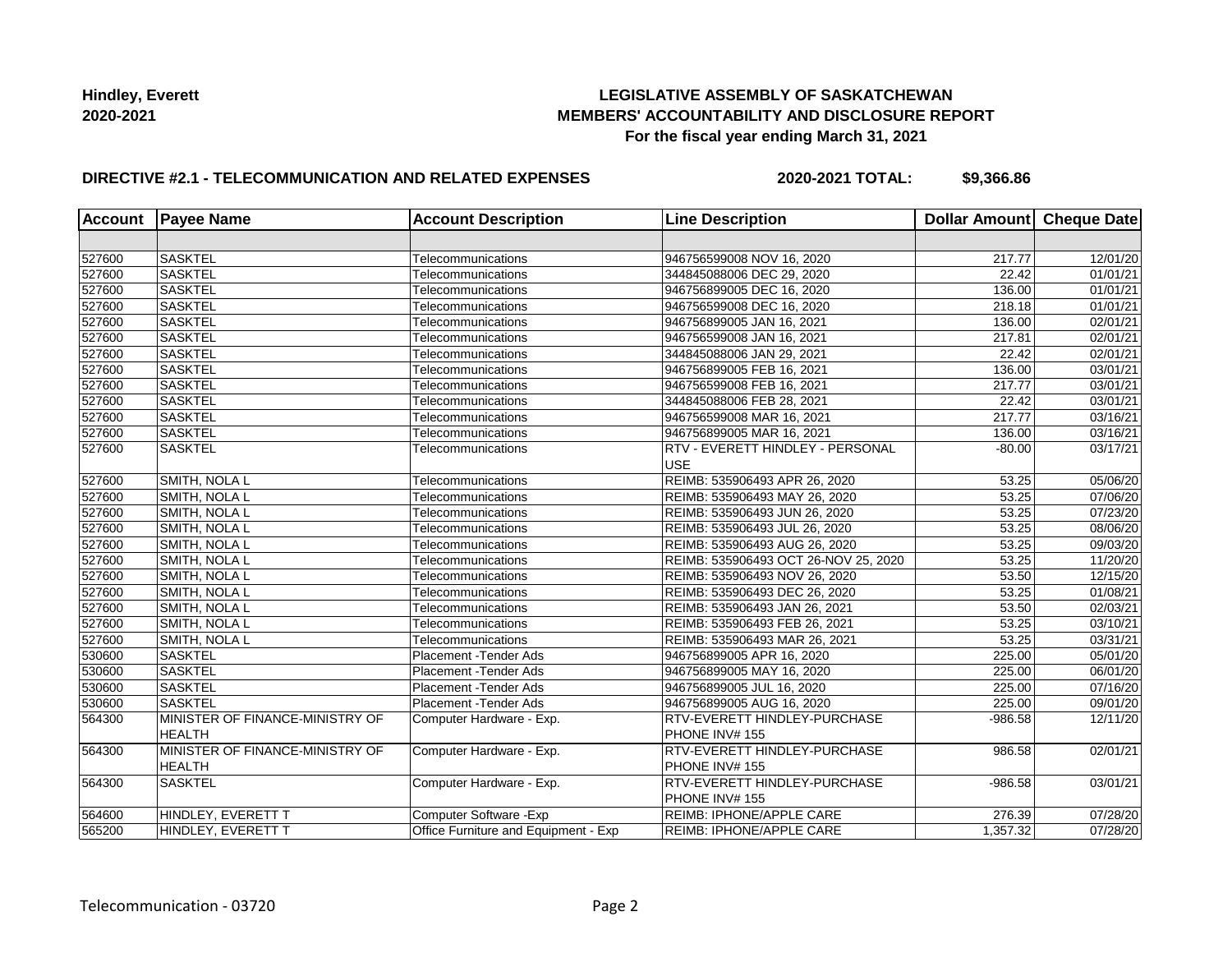# **LEGISLATIVE ASSEMBLY OF SASKATCHEWAN MEMBERS' ACCOUNTABILITY AND DISCLOSURE REPORT For the fiscal year ending March 31, 2021**

### **DIRECTIVE #3.1 - MLA TRAVEL AND LIVING EXPENSES**

**2020-2021 TOTAL: \$23,377.54**

| <b>Account</b> | <b>Payee Name</b>         | <b>Account Description</b>  | <b>Line Description</b>                        | Dollar Amount Cheque Date |          |
|----------------|---------------------------|-----------------------------|------------------------------------------------|---------------------------|----------|
|                |                           |                             |                                                |                           |          |
| 541900         | HINDLEY, EVERETT T        | Elected Rep - Travel        | APRIL 2020 MLA REGINA<br><b>ACCOMMODATIONS</b> | 1,493.69                  | 04/01/20 |
| 541900         | <b>HINDLEY, EVERETT T</b> | <b>Elected Rep - Travel</b> | MAY 2020 MLA REGINA<br><b>ACCOMMODATION</b>    | 1,494.36                  | 05/06/20 |
| 541900         | HINDLEY, EVERETT T        | <b>Elected Rep - Travel</b> | JUNE 2020 MLA REGINA<br><b>ACCOMMODATION</b>   | 1,490.61                  | 06/04/20 |
| 541900         | HINDLEY, EVERETT T        | <b>Elected Rep - Travel</b> | JUN 2020 MLA REGINA<br><b>ACCOMMODATION</b>    | 269.24                    | 06/18/20 |
| 541900         | HINDLEY, EVERETT T        | Elected Rep - Travel        | MLA TRAVEL JUN 12-19, 2020                     | 974.90                    | 06/22/20 |
| 541900         | HINDLEY, EVERETT T        | Elected Rep - Travel        | MLA TRAVEL JUN 22-26, 2020                     | 709.00                    | 07/01/20 |
| 541900         | HINDLEY, EVERETT T        | <b>Elected Rep - Travel</b> | JULY 2020 MLA REGINA<br><b>ACCOMMODATION</b>   | 1.486.87                  | 07/04/20 |
| 541900         | HINDLEY, EVERETT T        | Elected Rep - Travel        | MLA TRAVEL JUL 2-3, 2020                       | 418.35                    | 07/06/20 |
| 541900         | HINDLEY, EVERETT T        | Elected Rep - Travel        | MLA TRAVEL JUN 29-30, 2020                     | 430.60                    | 07/06/20 |
| 541900         | HINDLEY, EVERETT T        | Elected Rep - Travel        | AUG 2020 MLA REGINA<br><b>ACCOMMODATION</b>    | 1,503.04                  | 08/05/20 |
| 541900         | HINDLEY, EVERETT T        | <b>Elected Rep - Travel</b> | MLA TRAVEL AUG 11, 2020                        | 274.30                    | 08/13/20 |
| 541900         | HINDLEY, EVERETT T        | <b>Elected Rep - Travel</b> | SEPT 2020 MLA REGINA<br><b>ACCOMMODATION</b>   | 1,516.31                  | 09/03/20 |
| 541900         | HINDLEY, EVERETT T        | Elected Rep - Travel        | MLA TRAVEL AUG 31-SEP 4, 2020                  | 274.30                    | 09/16/20 |
| 541900         | HINDLEY, EVERETT T        | Elected Rep - Travel        | OCT 2020 MLA REGINA<br>ACCOMMODATION           | 1,487.73                  | 10/02/20 |
| 541900         | HINDLEY, EVERETT T        | Elected Rep - Travel        | NOV 2020 MLA REGINA<br><b>ACCOMMODATION</b>    | 1,490.10                  | 11/02/20 |
| 541900         | HINDLEY, EVERETT T        | Elected Rep - Travel        | MLA TRAVEL OCT 30, 2020                        | 333.60                    | 11/02/20 |
| 541900         | HINDLEY, EVERETT T        | Elected Rep - Travel        | MLA TRAVEL NOV 7-9, 2020                       | 234.35                    | 11/13/20 |
| 541900         | HINDLEY, EVERETT T        | Elected Rep - Travel        | DEC 2020 MLA REGINA<br><b>ACCOMMODATION</b>    | 1,497.42                  | 12/01/20 |
| 541900         | HINDLEY, EVERETT T        | Elected Rep - Travel        | MLA TRAVEL NOV 29- DEC 10, 2020                | 1,226.50                  | 12/11/20 |
| 541900         | HINDLEY, EVERETT T        | <b>Elected Rep - Travel</b> | JAN 2021 MLA REGINA<br><b>ACCOMMODATION</b>    | 1,506.02                  | 01/08/21 |
| 541900         | HINDLEY, EVERETT T        | Elected Rep - Travel        | FEB 2021 MLA REGINA<br><b>ACCOMMODATION</b>    | 1,493.51                  | 02/03/21 |
| 541900         | HINDLEY, EVERETT T        | Elected Rep - Travel        | MLA TRAVEL FEB 22, 2021                        | 214.78                    | 03/02/21 |
| 541900         | HINDLEY, EVERETT T        | Elected Rep - Travel        | MAR 2021 MLA REGINA<br><b>ACCOMMODATION</b>    | 1,557.96                  | 03/02/21 |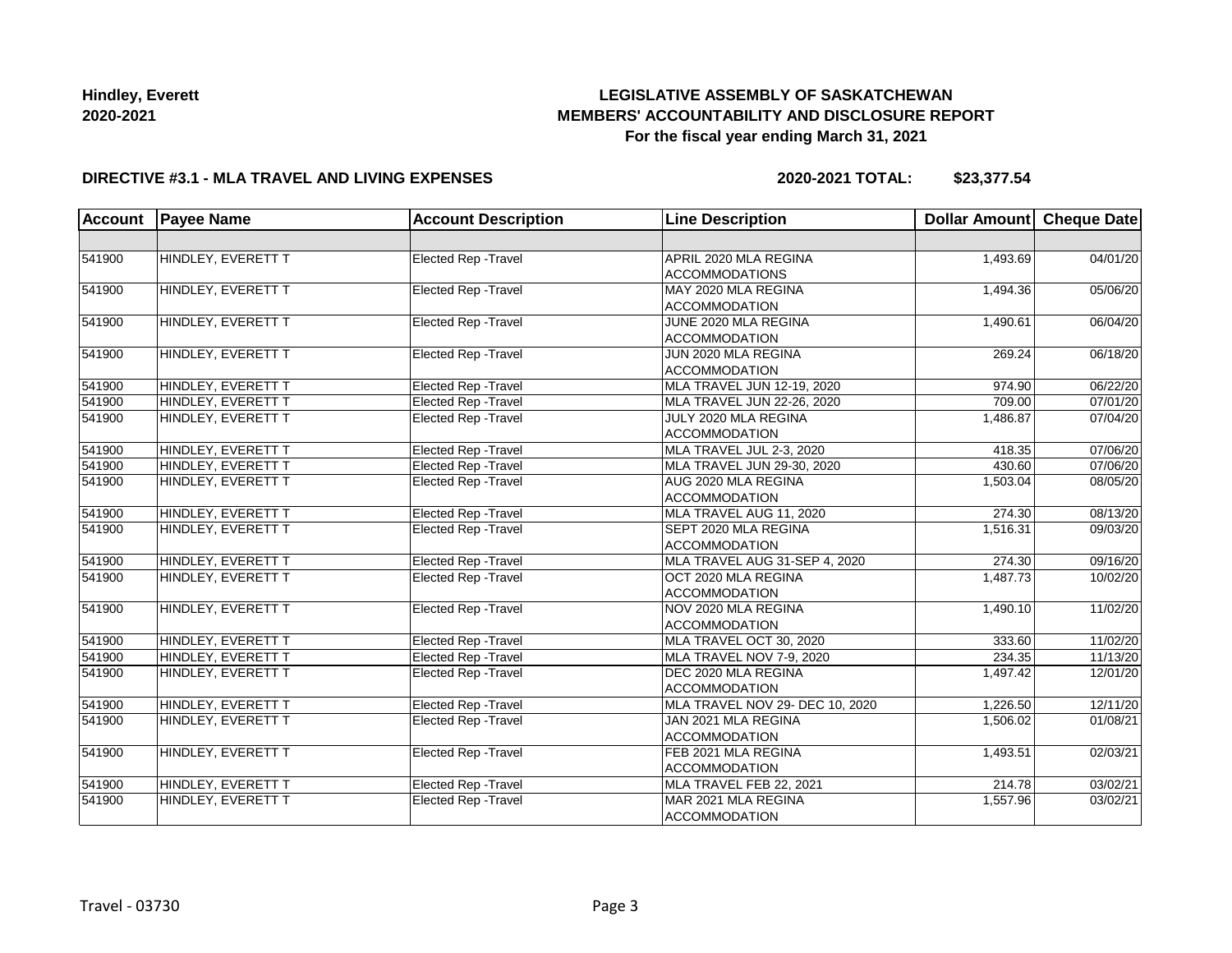# **LEGISLATIVE ASSEMBLY OF SASKATCHEWAN MEMBERS' ACCOUNTABILITY AND DISCLOSURE REPORT For the fiscal year ending March 31, 2021**

#### **DIRECTIVE #4.1 - CONSTITUENCY SERVICE EXPENSES**

| Account | <b>Payee Name</b>                           | <b>Account Description</b>                                                                          | <b>Line Description</b>                          | Dollar Amount Cheque Date |          |
|---------|---------------------------------------------|-----------------------------------------------------------------------------------------------------|--------------------------------------------------|---------------------------|----------|
|         |                                             |                                                                                                     |                                                  |                           |          |
| 521372  | <b>BRIGHTEN CREATIVE GROUP LTD.</b>         | Photographer's Services                                                                             | PHOTOGRAPHY SERVICES GST<br><b>EXEMPT</b>        | 82.19                     | 02/01/21 |
| 522000  | PINNACLE FINANCIAL SERVICES                 | Rent of Ground, Buildings and Other Space                                                           | APRIL 2020 MLA OFFICE RENT                       | 1,125.00                  | 04/01/20 |
| 522000  | PINNACLE FINANCIAL SERVICES                 | Rent of Ground, Buildings and Other Space                                                           | MAY 2020 MLA OFFICE RENT                         | 1,125.00                  | 04/25/20 |
| 522000  | LTD.                                        | WHISKEY JACK CREEK CONSTRUCTION Rent of Ground, Buildings and Other Space                           | JUN 2020 MLA OFFICE RENT                         | 1,800.00                  | 05/07/20 |
| 522000  | LTD.                                        | WHISKEY JACK CREEK CONSTRUCTION Rent of Ground, Buildings and Other Space                           | JULY 2020 MLA OFFICE RENT                        | 1,800.00                  | 06/07/20 |
| 522000  | LTD.                                        | WHISKEY JACK CREEK CONSTRUCTION Rent of Ground, Buildings and Other Space                           | AUG 2020 MLA OFFICE RENT                         | 1,800.00                  | 07/07/20 |
| 522000  | LTD.                                        | WHISKEY JACK CREEK CONSTRUCTION Rent of Ground, Buildings and Other Space SEPT 2020 MLA OFFICE RENT |                                                  | 1,800.00                  | 08/14/20 |
| 522000  | LTD.                                        | WHISKEY JACK CREEK CONSTRUCTION Rent of Ground, Buildings and Other Space                           | OCT 2020 MLA OFFICE RENT                         | 1,800.00                  | 10/01/20 |
| 522000  | LTD.                                        | WHISKEY JACK CREEK CONSTRUCTION Rent of Ground, Buildings and Other Space                           | NOV 2020 MLA OFFICE RENT                         | 1,800.00                  | 10/07/20 |
| 522000  | LTD.                                        | WHISKEY JACK CREEK CONSTRUCTION Rent of Ground, Buildings and Other Space                           | DEC 2020 MLA OFFICE RENT                         | 1,800.00                  | 11/12/20 |
| 522000  | LTD.                                        | WHISKEY JACK CREEK CONSTRUCTION Rent of Ground, Buildings and Other Space                           | JAN 2021 MLA OFFICE RENT                         | 1,800.00                  | 12/11/20 |
| 522000  | LTD.                                        | WHISKEY JACK CREEK CONSTRUCTION Rent of Ground, Buildings and Other Space                           | MAR 2021 MLA OFFICE RENT                         | 1,800.00                  | 02/01/21 |
| 522000  | LTD.                                        | WHISKEY JACK CREEK CONSTRUCTION Rent of Ground, Buildings and Other Space                           | FEB 2021 MLA OFFICE RENT                         | 1,800.00                  | 02/01/21 |
| 522500  | SASKATCHEWAN GOVERNMENT<br><b>INSURANCE</b> | Insurance Premiums                                                                                  | INSURANCE 2020/21 EVERETT HINDLEY<br>CONST. OFF. | 595.72                    | 11/15/20 |
| 525000  | HINDLEY, EVERETT T                          | Postal, Courier, Freight and Related                                                                | <b>REIMB: MAIL FORWARDING</b>                    | 273.05                    | 05/20/20 |
| 525000  | HINDLEY, EVERETT T                          | Postal, Courier, Freight and Related                                                                | <b>REIMB: POSTAGE</b>                            | 7.82                      | 07/06/20 |
| 525000  | HINDLEY, EVERETT T                          | Postal, Courier, Freight and Related                                                                | REIMB: POSTAGE/OFFICE SUPPLIES                   | 5.39                      | 08/13/20 |
| 525000  | HINDLEY, EVERETT T                          | Postal, Courier, Freight and Related                                                                | <b>REIMB: POSTAGE</b>                            | 869.40                    | 12/15/20 |
| 525000  | SMITH, NOLA L                               | Postal, Courier, Freight and Related                                                                | POSTAGE                                          | 3.35                      | 05/06/20 |
| 525000  | SMITH, NOLA L                               | Postal, Courier, Freight and Related                                                                | POSTAGE                                          | 8.01                      | 05/14/20 |
| 525000  | SMITH, NOLA L                               | Postal, Courier, Freight and Related                                                                | POSTAGE/FILING CABINET                           | 2.74                      | 07/25/20 |
| 525000  | SMITH, NOLA L                               | Postal, Courier, Freight and Related                                                                | POSTAGE/OFFICE SUPPLIES                          | 8.96                      | 07/28/20 |
| 525000  | SMITH, NOLA L                               | Postal, Courier, Freight and Related                                                                | <b>REIMB: POSTAGE</b>                            | 5.79                      | 08/13/20 |
| 525000  | SMITH, NOLA L                               | Postal, Courier, Freight and Related                                                                | POSTAGE/OFFICE SUPPLIES                          | 2.04                      | 09/03/20 |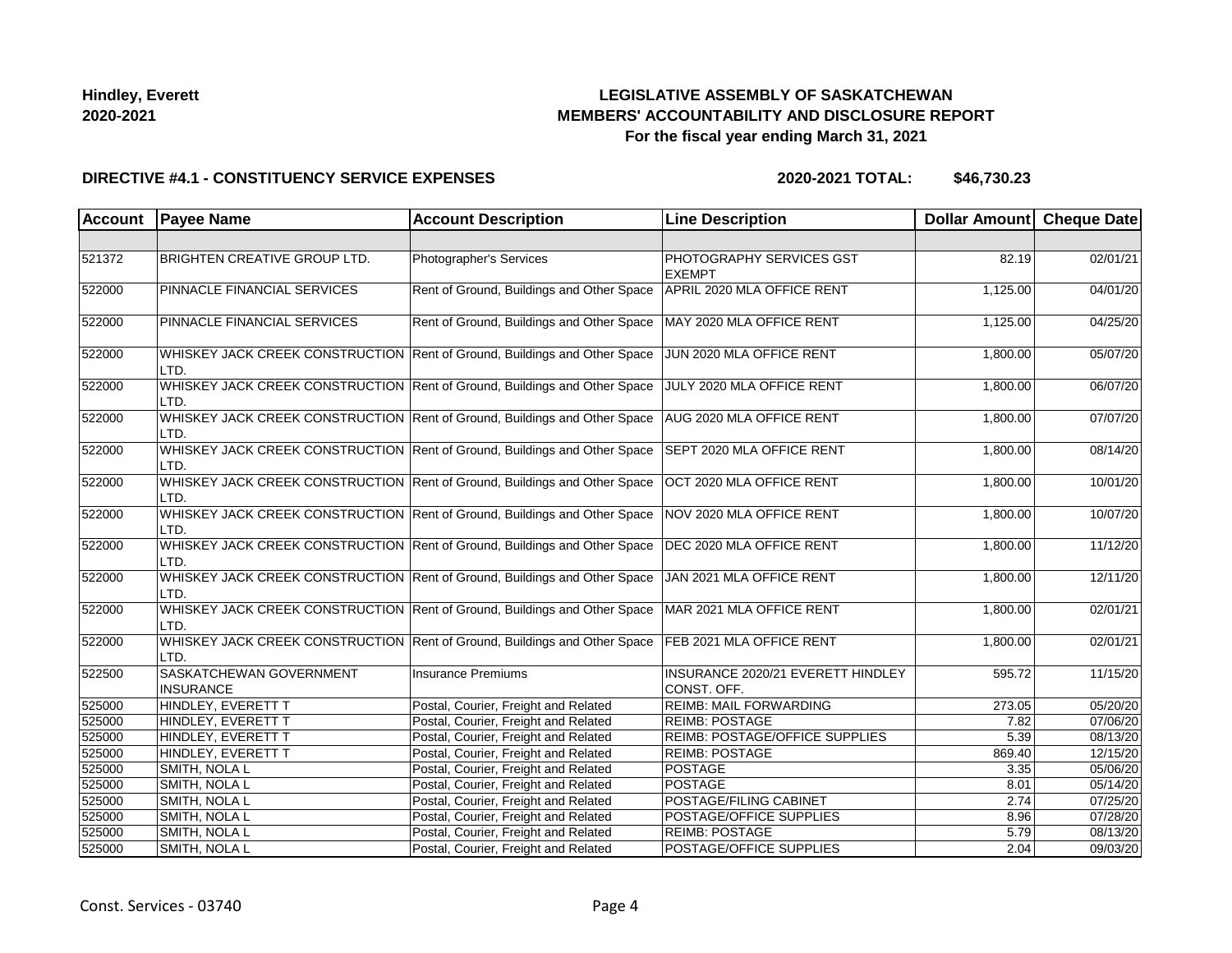# **LEGISLATIVE ASSEMBLY OF SASKATCHEWAN MEMBERS' ACCOUNTABILITY AND DISCLOSURE REPORT For the fiscal year ending March 31, 2021**

### **DIRECTIVE #4.1 - CONSTITUENCY SERVICE EXPENSES**

| <b>Account</b> | <b>Payee Name</b>                        | <b>Account Description</b>           | <b>Line Description</b>      | Dollar Amount Cheque Date |          |
|----------------|------------------------------------------|--------------------------------------|------------------------------|---------------------------|----------|
|                |                                          |                                      |                              |                           |          |
| 525000         | SMITH, NOLA L                            | Postal, Courier, Freight and Related | POSTAGE                      | 14.15                     | 10/02/20 |
| 525000         | SMITH, NOLA L                            | Postal, Courier, Freight and Related | POSTAGE/OFFICE SUPPLIES      | 3.50                      | 11/20/20 |
| 525000         | SMITH, NOLA L                            | Postal, Courier, Freight and Related | POSTAGE/ OFFICE SUPPLIES     | 1.37                      | 01/20/21 |
| 525000         | SMITH, NOLA L                            | Postal, Courier, Freight and Related | POSTAGE/OFFICE SUPPLIES      | 2.04                      | 03/29/21 |
| 528000         | <b>INTRICATE NETWORKS</b>                | <b>Support Services</b>              | <b>TECHNICAL SERVICE</b>     | 23.85                     | 07/01/20 |
| 529000         | CANADIAN LINEN & UNIFORM SERVICE<br>INC. | <b>General Contractual Services</b>  | <b>OFFICE MATS</b>           | 55.00                     | 05/07/20 |
| 529000         | CANADIAN LINEN & UNIFORM SERVICE<br>INC. | <b>General Contractual Services</b>  | <b>MLA OFFICE JANITORIAL</b> | 55.00                     | 07/01/20 |
| 529000         | <b>GORDON'S LIGHT DELIVERY</b>           | <b>General Contractual Services</b>  | <b>MOVERS</b>                | 126.00                    | 06/01/20 |
| 529000         | RHETTRO'S BOBCATTING SERVICES            | <b>General Contractual Services</b>  | <b>SNOW REMOVAL</b>          | 75.00                     | 05/01/20 |
| 529000         | SASK. ABILITIES                          | <b>General Contractual Services</b>  | <b>SHREDDING</b>             | 19.60                     | 09/01/20 |
| 529000         | <b>SASK. ABILITIES</b>                   | <b>General Contractual Services</b>  | SHREDDING GST EXEMPT         | 23.20                     | 02/01/21 |
| 529000         | TSCHETTER, STERLING                      | <b>General Contractual Services</b>  | <b>CARPENTRY SERVICES</b>    | 206.25                    | 03/17/21 |
| 530300         | MARU GROUP CANADA INC.                   | Primary Research/Focus group         | <b>AD HOC RESEARCH</b>       | 661.11                    | 06/01/20 |
| 530300         | MARU GROUP CANADA INC.                   | Primary Research/Focus group         | <b>AD HOC RESEARCH</b>       | 661.11                    | 10/01/20 |
| 530300         | MARU GROUP CANADA INC.                   | Primary Research/Focus group         | AD HOC RESEARCH              | 632.97                    | 03/01/21 |
| 530300         | MARU GROUP CANADA INC.                   | Primary Research/Focus group         | AD HOC RESEARCH              | 632.97                    | 03/01/21 |
| 530500         | GOLDEN WEST BROADCASTING LTD.            | Media Placement                      | ADVERTISING                  | 756.00                    | 05/01/20 |
| 530500         | GOLDEN WEST BROADCASTING LTD.            | Media Placement                      | ADVERTISING                  | 648.00                    | 05/01/20 |
| 530500         | GOLDEN WEST BROADCASTING LTD.            | Media Placement                      | ADVERTISING                  | 999.75                    | 05/01/20 |
| 530500         | GOLDEN WEST BROADCASTING LTD.            | Media Placement                      | ADVERTISING                  | 684.00                    | 05/01/20 |
| 530500         | GOLDEN WEST BROADCASTING LTD.            | Media Placement                      | <b>ADVERTISING</b>           | 988.00                    | 06/01/20 |
| 530500         | GOLDEN WEST BROADCASTING LTD.            | Media Placement                      | <b>ADVERTISING</b>           | 1,000.02                  | 06/01/20 |
| 530500         | GOLDEN WEST BROADCASTING LTD.            | Media Placement                      | <b>ADVERTISING</b>           | 1,092.00                  | 06/01/20 |
| 530500         | GOLDEN WEST BROADCASTING LTD.            | Media Placement                      | ADVERTISING                  | 936.00                    | 06/01/20 |
| 530500         | GOLDEN WEST BROADCASTING LTD.            | Media Placement                      | ADVERTISING                  | 1,000.80                  | 09/01/20 |
| 530500         | GOLDEN WEST BROADCASTING LTD.            | Media Placement                      | <b>ADVERTISING</b>           | 620.82                    | 09/01/20 |
| 530500         | GOLDEN WEST BROADCASTING LTD.            | Media Placement                      | <b>ADVERTISING</b>           | 379.39                    | 11/01/20 |
| 530500         | <b>MEDICINE HAT NEWS</b>                 | Media Placement                      | <b>ADVERTISING</b>           | 320.00                    | 05/01/20 |
| 530500         | <b>MEDICINE HAT NEWS</b>                 | Media Placement                      | <b>ADVERTISING</b>           | 320.00                    | 08/01/20 |
| 530500         | <b>MEDICINE HAT NEWS</b>                 | Media Placement                      | ADVERTISING                  | 82.50                     | 01/01/21 |
| 530500         | <b>MEDICINE HAT NEWS</b>                 | Media Placement                      | <b>ADVERTISING</b>           | 330.00                    | 03/01/21 |
| 530500         | SIGN HERE SIGNS & PRINTING               | Media Placement                      | ADVERTISING                  | 700.00                    | 07/22/20 |
| 530500         | SOUTHWEST BOOSTER                        | Media Placement                      | <b>ADVERTISING</b>           | 116.75                    | 05/01/20 |
| 530500         | SOUTHWEST BOOSTER                        | Media Placement                      | <b>ADVERTISING</b>           | 450.00                    | 08/01/20 |
| 530500         | SOUTHWEST BOOSTER                        | Media Placement                      | <b>ADVERTISING</b>           | 365.00                    | 03/01/21 |
| 530500         | SWIFT CURRENT LEGIONNAIRES               | Media Placement                      | <b>ADVERTISING</b>           | 500.00                    | 11/01/20 |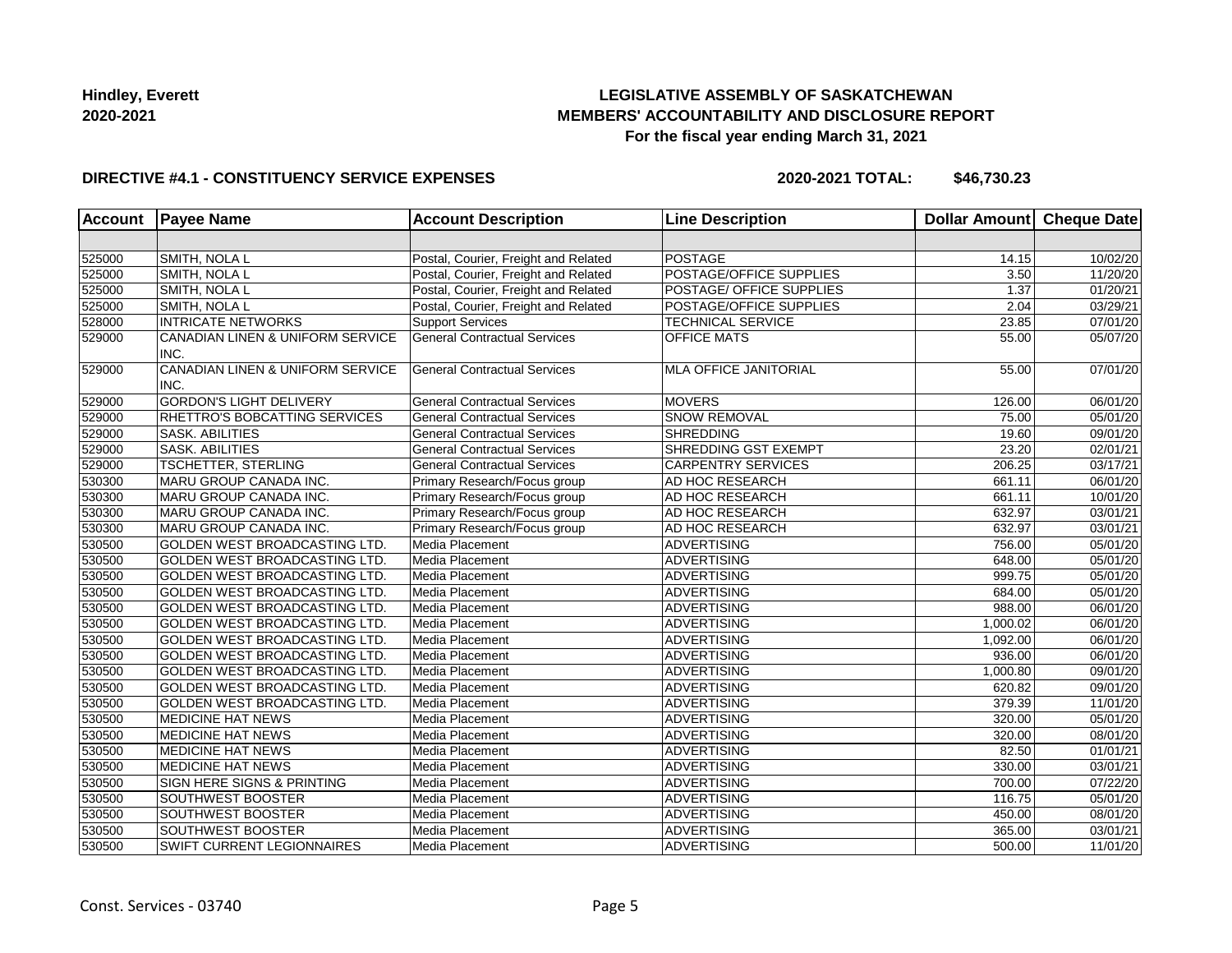# **LEGISLATIVE ASSEMBLY OF SASKATCHEWAN MEMBERS' ACCOUNTABILITY AND DISCLOSURE REPORT For the fiscal year ending March 31, 2021**

### **DIRECTIVE #4.1 - CONSTITUENCY SERVICE EXPENSES**

| <b>Account</b> | <b>Payee Name</b>                     | <b>Account Description</b>         | <b>Line Description</b>        | <b>Dollar Amount</b> | Cheque Date |
|----------------|---------------------------------------|------------------------------------|--------------------------------|----------------------|-------------|
|                |                                       |                                    |                                |                      |             |
| 530900         | <b>CORPORATE EXPRESS</b>              | <b>Promotional Items</b>           | FLAGS                          | 105.99               | 09/02/20    |
| 530900         | <b>CORPORATE EXPRESS</b>              | <b>Promotional Items</b>           | FLAGS                          | 105.99               | 12/01/20    |
| 530900         | <b>KEEPSAKE CREATIVE</b>              | <b>Promotional Items</b>           | CHRISTMAS CARD GST EXEMPT      | 262.35               | 02/01/21    |
| 530900         | <b>SMART FLOWERS</b>                  | <b>Promotional Items</b>           | <b>FLOWERS</b>                 | 87.00                | 05/01/20    |
| 530900         | <b>SOUTHWEST BOOSTER</b>              | <b>Promotional Items</b>           | <b>CHRISTMAS CARDS</b>         | 592.70               | 12/01/20    |
| 530900         | SMITH, NOLA L                         | <b>Promotional Items</b>           | POSTAGE/ OFFICE SUPPLIES       | 34.91                | 01/20/21    |
| 530900         | <b>WILDFLOWER FLORIST</b>             | <b>Promotional Items</b>           | <b>FLOWERS GST EXEMPT</b>      | 89.80                | 03/31/21    |
| 531100         | <b>SIGN HERE SIGNS &amp; PRINTING</b> | <b>Exhibits and Displays</b>       | <b>OFFICE SIGNAGE</b>          | 344.75               | 07/22/20    |
| 550100         | <b>SIGN HERE SIGNS &amp; PRINTING</b> | <b>Printed Forms</b>               | <b>BUSINESS CARDS - NO GST</b> | 131.44               | 05/15/20    |
| 550100         | SOUTHWEST BOOSTER                     | <b>Printed Forms</b>               | LETTERHEAD/ENVELOPES           | 342.49               | 06/01/20    |
| 555000         | <b>CORPORATE EXPRESS</b>              | Other Material and Supplies        | OFFICE SUPPLIES                | 9.71                 | 05/01/20    |
| 555000         | <b>CORPORATE EXPRESS</b>              | <b>Other Material and Supplies</b> | OFFICE SUPPLIES                | 84.55                | 05/01/20    |
| 555000         | <b>CORPORATE EXPRESS</b>              | Other Material and Supplies        | <b>OFFICE SUPPLIES</b>         | 54.02                | 05/11/20    |
| 555000         | <b>CORPORATE EXPRESS</b>              | Other Material and Supplies        | OFFICE SUPPLIES                | 90.54                | 08/04/20    |
| 555000         | <b>CORPORATE EXPRESS</b>              | Other Material and Supplies        | OFFICE SUPPLIES                | 163.74               | 09/01/20    |
| 555000         | <b>CORPORATE EXPRESS</b>              | Other Material and Supplies        | OFFICE SUPPLIES                | 63.57                | 09/01/20    |
| 555000         | <b>CORPORATE EXPRESS</b>              | Other Material and Supplies        | OFFICE SUPPLIES                | 14.73                | 10/01/20    |
| 555000         | <b>CORPORATE EXPRESS</b>              | Other Material and Supplies        | OFFICE SUPPLIES                | 121.91               | 11/02/20    |
| 555000         | <b>CORPORATE EXPRESS</b>              | Other Material and Supplies        | OFFICE SUPPLIES                | 5.70                 | 11/10/20    |
| 555000         | <b>CORPORATE EXPRESS</b>              | Other Material and Supplies        | OFFICE SUPPLIES                | 194.61               | 11/17/20    |
| 555000         | <b>CORPORATE EXPRESS</b>              | Other Material and Supplies        | OFFICE SUPPLIES                | 58.80                | 02/01/21    |
| 555000         | <b>CORPORATE EXPRESS</b>              | Other Material and Supplies        | OFFICE SUPPLIES                | 61.95                | 03/17/21    |
| 555000         | <b>CORPORATE EXPRESS</b>              | Other Material and Supplies        | OFFICE SUPPLIES                | 146.26               | 03/23/21    |
| 555000         | COUNTRY CLUB DISTRIBUTORS             | Other Material and Supplies        | OFFICE SUPPLIES                | 11.90                | 05/01/20    |
| 555000         | COUNTRY CLUB DISTRIBUTORS             | Other Material and Supplies        | OFFICE SUPPLIES                | 5.95                 | 07/22/20    |
| 555000         | COUNTRY CLUB DISTRIBUTORS             | Other Material and Supplies        | OFFICE SUPPLIES                | 11.90                | 08/06/20    |
| 555000         | <b>COUNTRY CLUB DISTRIBUTORS</b>      | Other Material and Supplies        | OFFICE SUPPLIES                | 11.90                | 11/20/20    |
| 555000         | COUNTRY CLUB DISTRIBUTORS             | Other Material and Supplies        | OFFICE SUPPLIES                | 5.99                 | 03/22/21    |
| 555000         | HBI OFFICE PLUS INC.                  | Other Material and Supplies        | OFFICE SUPPLIES GST EXEMPT     | 402.79               | 02/16/21    |
| 555000         | HINDLEY, EVERETT T                    | <b>Other Material and Supplies</b> | REIMB: POSTAGE/OFFICE SUPPLIES | 14.42                | 08/13/20    |
| 555000         | SIGN HERE SIGNS & PRINTING            | Other Material and Supplies        | OFFICE SUPPLIES                | 62.21                | 08/01/20    |
| 555000         | SMITH, NOLA L                         | Other Material and Supplies        | OFFICE SUPPLIES                | 47.99                | 07/02/20    |
| 555000         | SMITH, NOLA L                         | Other Material and Supplies        | POSTAGE/OFFICE SUPPLIES        | 4.43                 | 07/28/20    |
| 555000         | SMITH, NOLA L                         | <b>Other Material and Supplies</b> | <b>POSTAGE/OFFICE SUPPLIES</b> | 12.79                | 09/03/20    |
| 555000         | SMITH, NOLA L                         | Other Material and Supplies        | OFFICE SUPPLIES                | 122.91               | 11/09/20    |
| 555000         | SMITH, NOLA L                         | Other Material and Supplies        | POSTAGE/OFFICE SUPPLIES        | 89.88                | 11/20/20    |
| 555000         | SMITH, NOLA L                         | Other Material and Supplies        | POSTAGE/OFFICE SUPPLIES        | 5.54                 | 11/20/20    |
| 555000         | SMITH, NOLA L                         | Other Material and Supplies        | OFFICE SUPPLIES                | 386.44               | 12/15/20    |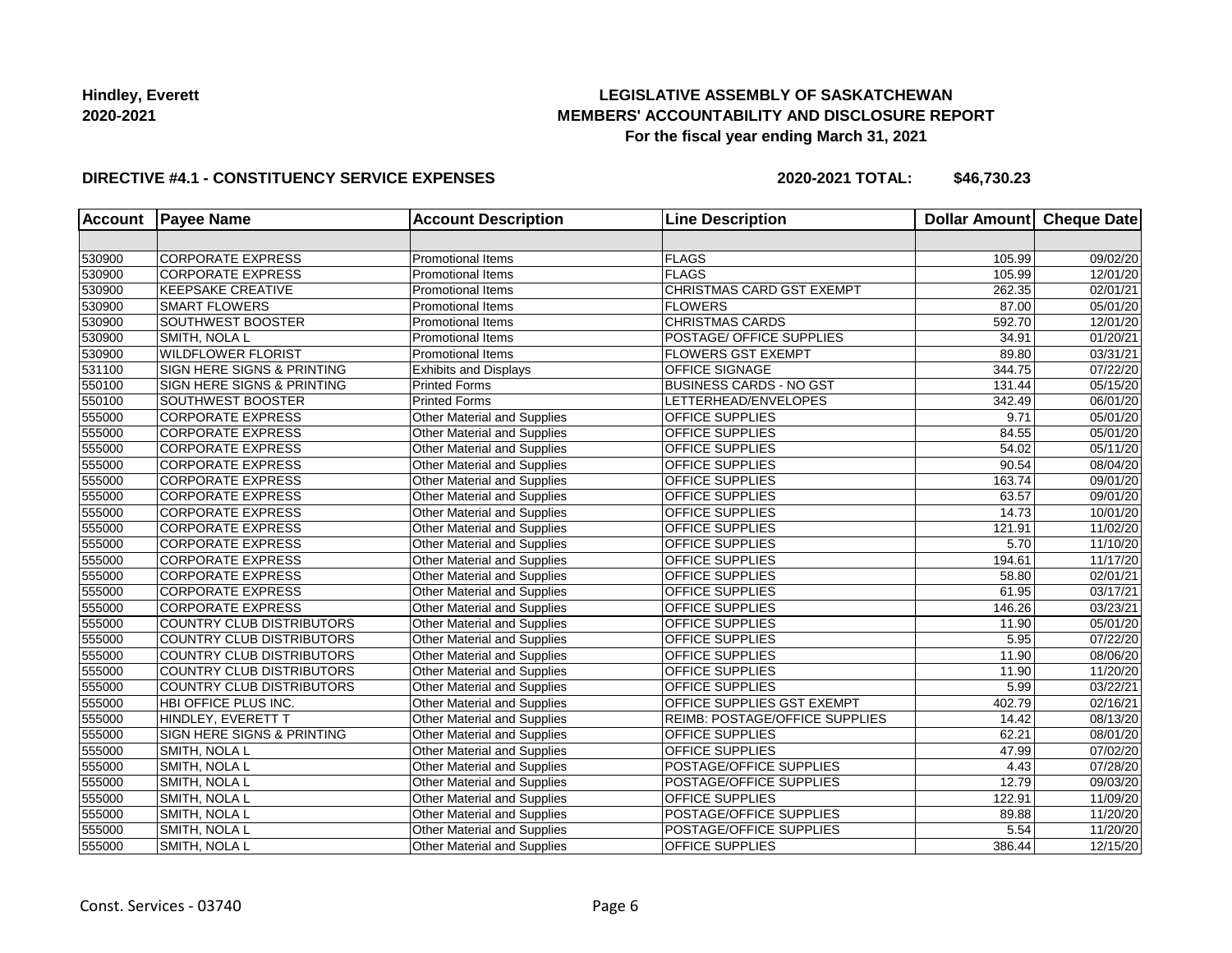# **LEGISLATIVE ASSEMBLY OF SASKATCHEWAN MEMBERS' ACCOUNTABILITY AND DISCLOSURE REPORT For the fiscal year ending March 31, 2021**

### **DIRECTIVE #4.1 - CONSTITUENCY SERVICE EXPENSES**

| <b>Account</b> | <b>Payee Name</b>         | <b>Account Description</b>                  | <b>Line Description</b>          | <b>Dollar Amountl Cheque Date</b> |          |
|----------------|---------------------------|---------------------------------------------|----------------------------------|-----------------------------------|----------|
|                |                           |                                             |                                  |                                   |          |
| 555000         | <b>SMITH, NOLA L</b>      | <b>Other Material and Supplies</b>          | <b>OFFICE SUPPLIES</b>           | 19.93                             | 02/10/21 |
| 555000         | <b>SMITH. NOLA L</b>      | <b>Other Material and Supplies</b>          | <b>IPOSTAGE/OFFICE SUPPLIES</b>  | 86.51                             | 03/29/21 |
| 564300         | <b>ISMITH. NOLA L</b>     | Computer Hardware - Exp.                    | I APTOP                          | 2.458.37                          | 03/26/21 |
| 565200         | <b>ASHLEY HOMESTORE</b>   | <b>Office Furniture and Equipment - Exp</b> | <b>OFFICE FURNITURE</b>          | 1.199.13                          | 05/08/20 |
| 565200         | <b>ISMITH. NOLA L</b>     | Office Furniture and Equipment - Exp        | <b>POSTAGE/FILING CABINET</b>    | 221.99                            | 07/25/20 |
| 565200         | <b>VOTH'S BRANDSOURCE</b> | Office Furniture and Equipment - Exp        | TV & BRACKET-NO GST, PST APPLIES | 783.14                            | 05/19/20 |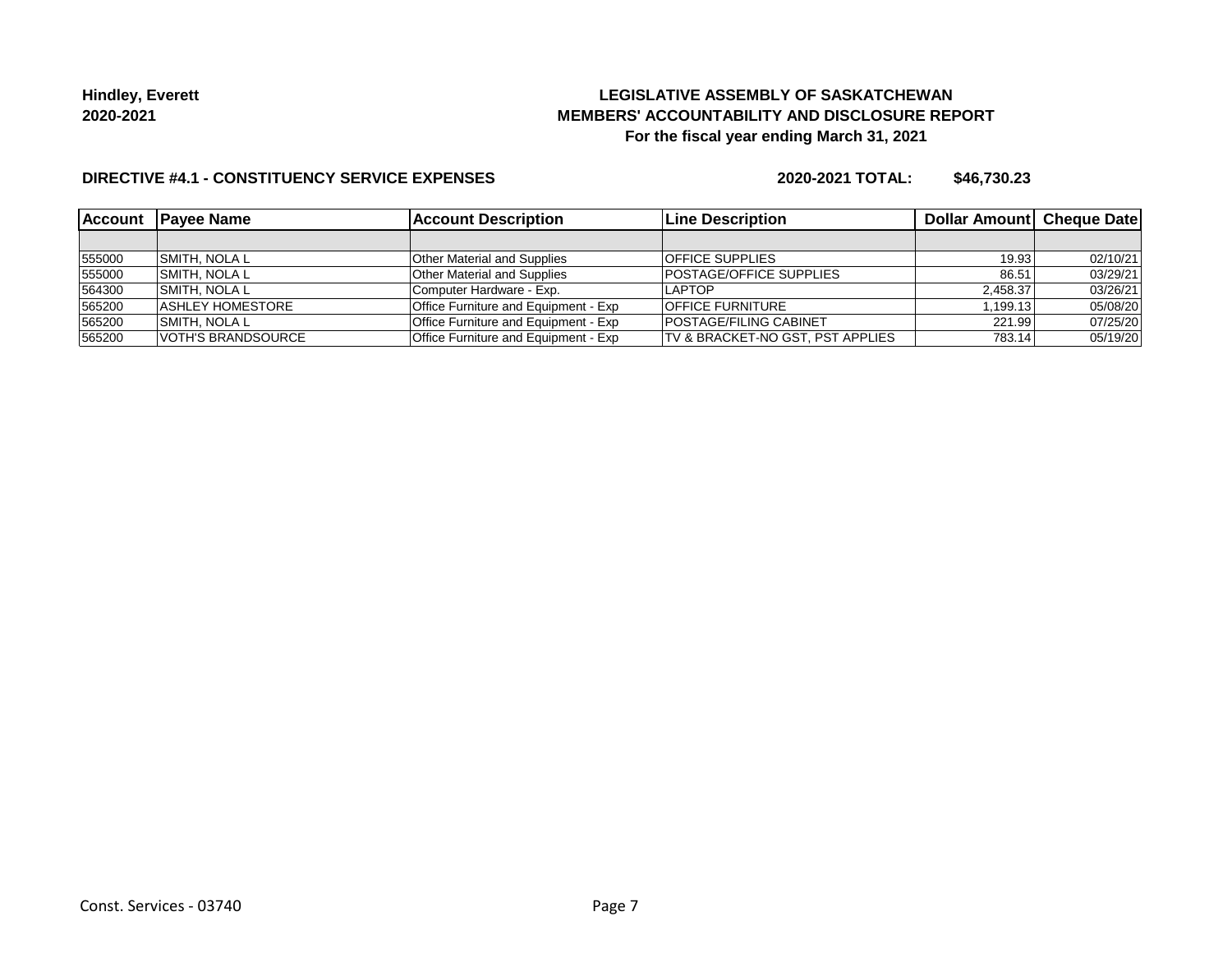# **LEGISLATIVE ASSEMBLY OF SASKATCHEWAN MEMBERS' ACCOUNTABILITY AND DISCLOSURE REPORT For the fiscal year ending March 31, 2021**

#### **DIRECTIVE #6 - CONSTITUENCY ASSISTANT EXPENSES**

**2020-2021 TOTAL: \$58,073.59**

| <b>Account</b> | <b>Payee Name</b> | <b>Account Description</b>       | Dollar Amount Cheque Date |          |
|----------------|-------------------|----------------------------------|---------------------------|----------|
|                |                   |                                  |                           |          |
| 513000         | SMITH, NOLA L     | Out-of-Scope Permanent           | 0.00                      | 04/01/20 |
| 513000         | SMITH, NOLA L     | Out-of-Scope Permanent           | $-440.00$                 | 04/13/20 |
| 513000         | SMITH, NOLA L     | Out-of-Scope Permanent           | 2,200.00                  | 04/14/20 |
| 513000         | SMITH, NOLA L     | Out-of-Scope Permanent           | 2,200.00                  | 05/01/20 |
| 513000         | SMITH, NOLA L     | Out-of-Scope Permanent           | 2,200.00                  | 05/13/20 |
| 513000         | SMITH, NOLA L     | Out-of-Scope Permanent           | 2,200.00                  | 05/27/20 |
| 513000         | SMITH, NOLA L     | Out-of-Scope Permanent           | 2,200.00                  | 06/10/20 |
| 513000         | SMITH, NOLA L     | Out-of-Scope Permanent           | 2,200.00                  | 06/24/20 |
| 513000         | SMITH, NOLA L     | Out-of-Scope Permanent           | 2,200.00                  | 07/08/20 |
| 513000         | SMITH, NOLA L     | Out-of-Scope Permanent           | 2,200.00                  | 07/22/20 |
| 513000         | SMITH, NOLA L     | Out-of-Scope Permanent           | 2,200.00                  | 08/05/20 |
| 513000         | SMITH, NOLA L     | Out-of-Scope Permanent           | 2,200.00                  | 08/19/20 |
| 513000         | SMITH, NOLA L     | Out-of-Scope Permanent           | 2,200.00                  | 09/02/20 |
| 513000         | SMITH, NOLA L     | Out-of-Scope Permanent           | 2,200.00                  | 09/16/20 |
| 513000         | SMITH, NOLA L     | Out-of-Scope Permanent           | 2,200.00                  | 10/01/20 |
| 513000         | SMITH, NOLA L     | Out-of-Scope Permanent           | 2,502.50                  | 10/06/20 |
| 513000         | SMITH, NOLA L     | Out-of-Scope Permanent           | 2,200.00                  | 11/10/20 |
| 513000         | SMITH, NOLA L     | Out-of-Scope Permanent           | 4,400.00                  | 11/24/20 |
| 513000         | SMITH, NOLA L     | Out-of-Scope Permanent           | 2,200.00                  | 12/09/20 |
| 513000         | SMITH, NOLA L     | Out-of-Scope Permanent           | 2,200.00                  | 12/22/20 |
| 513000         | SMITH, NOLA L     | Out-of-Scope Permanent           | 2,200.00                  | 01/06/21 |
| 513000         | SMITH, NOLA L     | Out-of-Scope Permanent           | 2,200.00                  | 01/20/21 |
| 513000         | SMITH, NOLA L     | Out-of-Scope Permanent           | 2,200.00                  | 02/03/21 |
| 513000         | SMITH, NOLA L     | Out-of-Scope Permanent           | 2,200.00                  | 02/17/21 |
| 513000         | SMITH, NOLA L     | Out-of-Scope Permanent           | 2,200.00                  | 03/03/21 |
| 513000         | SMITH, NOLA L     | Out-of-Scope Permanent           | 2,200.00                  | 03/17/21 |
| 513000         | SMITH, NOLA L     | Out-of-Scope Permanent           | 2,200.00                  | 03/30/21 |
| 513000         | SMITH, NOLA L     | Out-of-Scope Permanent           | 944.82                    | 04/09/21 |
| 519900         | None (Default)    | Change in Y/E Accrued Empl Leave | $-1,033.73$               | 04/20/20 |
|                |                   | <b>Entitlements</b>              |                           |          |
| 519900         | None (Default)    | Change in Y/E Accrued Empl Leave | 1,100.00                  | 04/14/21 |
|                |                   | Entitlements                     |                           |          |